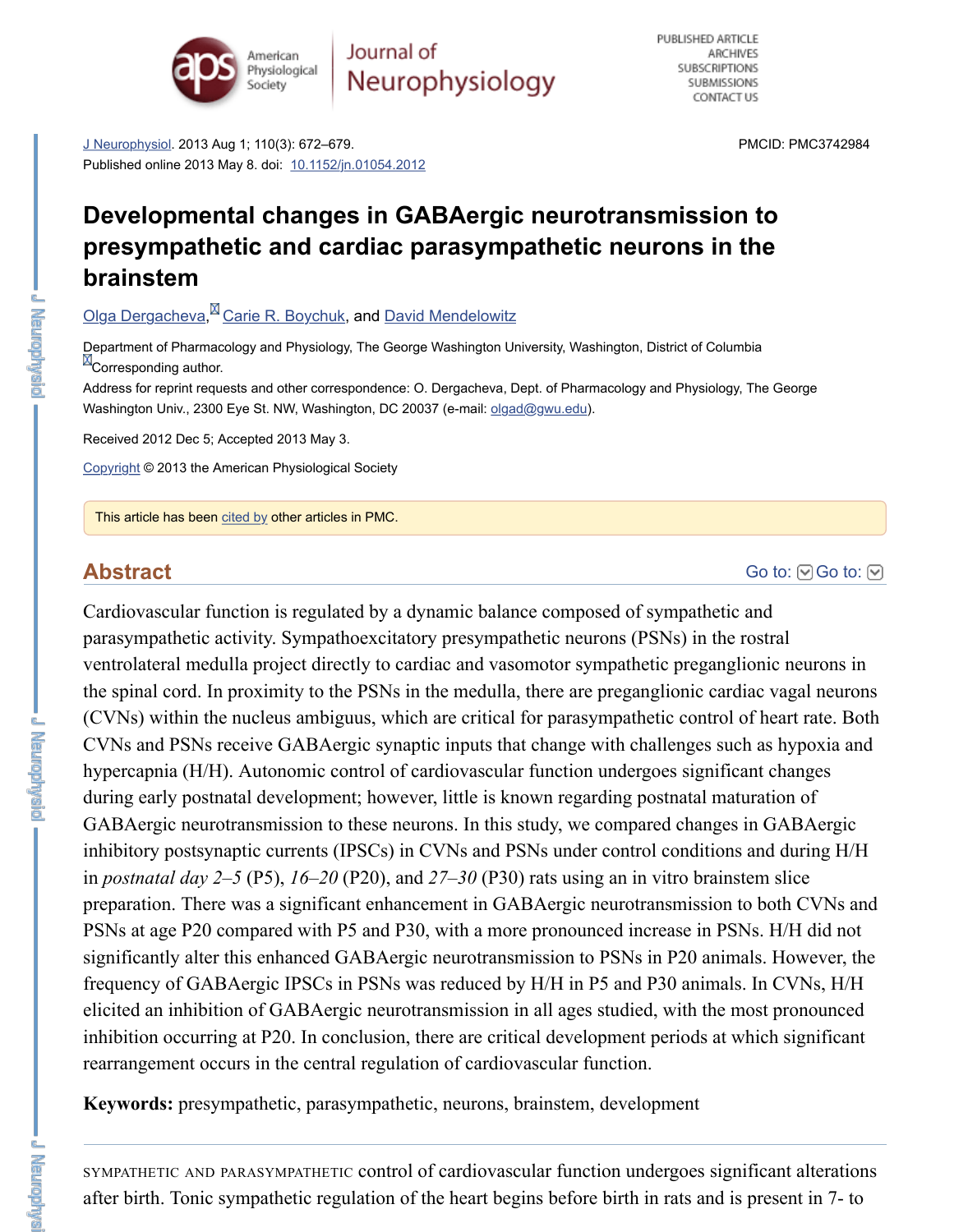underlying the maturation of autonomic cardiovascular control.

[A major centra](https://www.ncbi.nlm.nih.gov/pmc/articles/PMC3742984/#B1)[l mechanism responsible f](https://www.ncbi.nlm.nih.gov/pmc/articles/PMC3742984/#B26)or the generation of sympathetic outflow includes the activity. of presympathetic neurons (PSNs) in the rostral ventrolateral medulla (RVLM) (Dam et al. 2009). PSNs project dire[ctly to cardioa](https://www.ncbi.nlm.nih.gov/pmc/articles/PMC3742984/#B1)[cceleratory and vasomotor](https://www.ncbi.nlm.nih.gov/pmc/articles/PMC3742984/#B26) sympathetic pregangleright neurons in the intermediolateral nucleus of the upper thoracic spinal cord (Dampney and Smith 1993). Electrical or chemical stimulation [of the RVL](https://www.ncbi.nlm.nih.gov/pmc/articles/PMC3742984/#B22)[M produces elevati](https://www.ncbi.nlm.nih.gov/pmc/articles/PMC3742984/#B27)on [pressure, tachycardia, a](https://www.ncbi.nlm.nih.gov/pmc/articles/PMC3742984/#B44)n[d sympathoexcitatio](https://www.ncbi.nlm.nih.gov/pmc/articles/PMC3742984/#B47)n (Ross et al. 1984a) indicating PSNs in crucial role in generating sympathetic cardiovascular activity (Calaresu and Yardley al. 2002; Wang et al. 2009). [Electrophysiological studie](https://www.ncbi.nlm.nih.gov/pmc/articles/PMC3742984/#B19)[s have shown PSNs u](https://www.ncbi.nlm.nih.gov/pmc/articles/PMC3742984/#B56)nder res display two distinct tonic firing rates and receive synaptic inputs, including neurotrans GABAergic neurons (Brown and Guyenet 1985; Schreihofer and Guyenet 2002).

Parasympathetic activity dominates the control of heart rate under resting conditions primary originates from preganglionic cardiac vagal neurons (CVNs) within the nucl (NA) (Mendelowitz 1999; Wang et al.  $2001a$ , b). CVNs send their fibers through the cardiac ganglia (Mendelowitz 1999; Nosaka et al. 1982). Focal electrical or chemical NA region elicits decreases in heart rate mediated by the activation of CVNs (Ciriello 1982; Ciriello et al. 2003). These neurons are i[ntrinsically silent,](https://www.ncbi.nlm.nih.gov/pmc/articles/PMC3742984/#B43) and electrophysiolo identified major synaptic pathways including activation of GABAergic pathways and receptors [in CVNs \(Dergac](https://www.ncbi.nlm.nih.gov/pmc/articles/PMC3742984/#B55)heva et al. 2012; Mendelowitz 1996; Neff et al. 2004; Wa

SIDS and other cardi[orespiratory developmental](https://www.ncbi.nlm.nih.gov/pmc/articles/PMC3742984/#B5) [disorders are often accompanie](https://www.ncbi.nlm.nih.gov/pmc/articles/PMC3742984/#B46)d by episodes of hypoxia and hypercapnia (H/H) (Cummings et al. 2011; Meny et al. 1994; 1999). In addition to their activity under control conditions, the activity of both PSNs strongly modulated by challenges such as H/H or hypoxia alone (Dergacheva et al. 2009; Kamendi et al. 2009; Kamendi et al. 2009; Kamendi et al. 2009; Kamendi et al. 2009; Kamendi et al. 2009; Kamendi et al. 2009; Kamendi e al.  $2009$ ; Sun and Reis 19[94a, b\). In this stud](https://www.ncbi.nlm.nih.gov/pmc/articles/PMC3742984/#B52)[y, w](https://www.ncbi.nlm.nih.gov/pmc/articles/PMC3742984/#B53)e examined changes in maturation of sympathetic and [parasympathetic co](https://www.ncbi.nlm.nih.gov/pmc/articles/PMC3742984/#B35)[ntrol of cardiovascu](https://www.ncbi.nlm.nih.gov/pmc/articles/PMC3742984/#B40)lar function, and, more speci compared changes in GABAergic neurotransmission to fluorescently identified bulbo paras[ympathetic CVNs b](https://www.ncbi.nlm.nih.gov/pmc/articles/PMC3742984/#B8)oth under control conditions and during H/H in *postnatal dd 20* (P 20), and *P27–30* [\(P30\) rats.](https://www.ncbi.nlm.nih.gov/pmc/articles/PMC3742984/#B13)

## **MATERIALS AND METHODS**

This study was performed on Sprague-Dawley rats (Hilltop, Scottdale, PA). All anim were performed in compliance with the institutional guidelines at George Washington are in accordance with the recommendations of the Panel on Euthanasia of the Amer Medical [Association and the](https://www.ncbi.nlm.nih.gov/pmc/articles/PMC3742984/#B48) [Na](https://www.ncbi.nlm.nih.gov/pmc/articles/PMC3742984/#B49)tional Institutes of Health publication *Guide for the* C

不通信者

**Disturbition**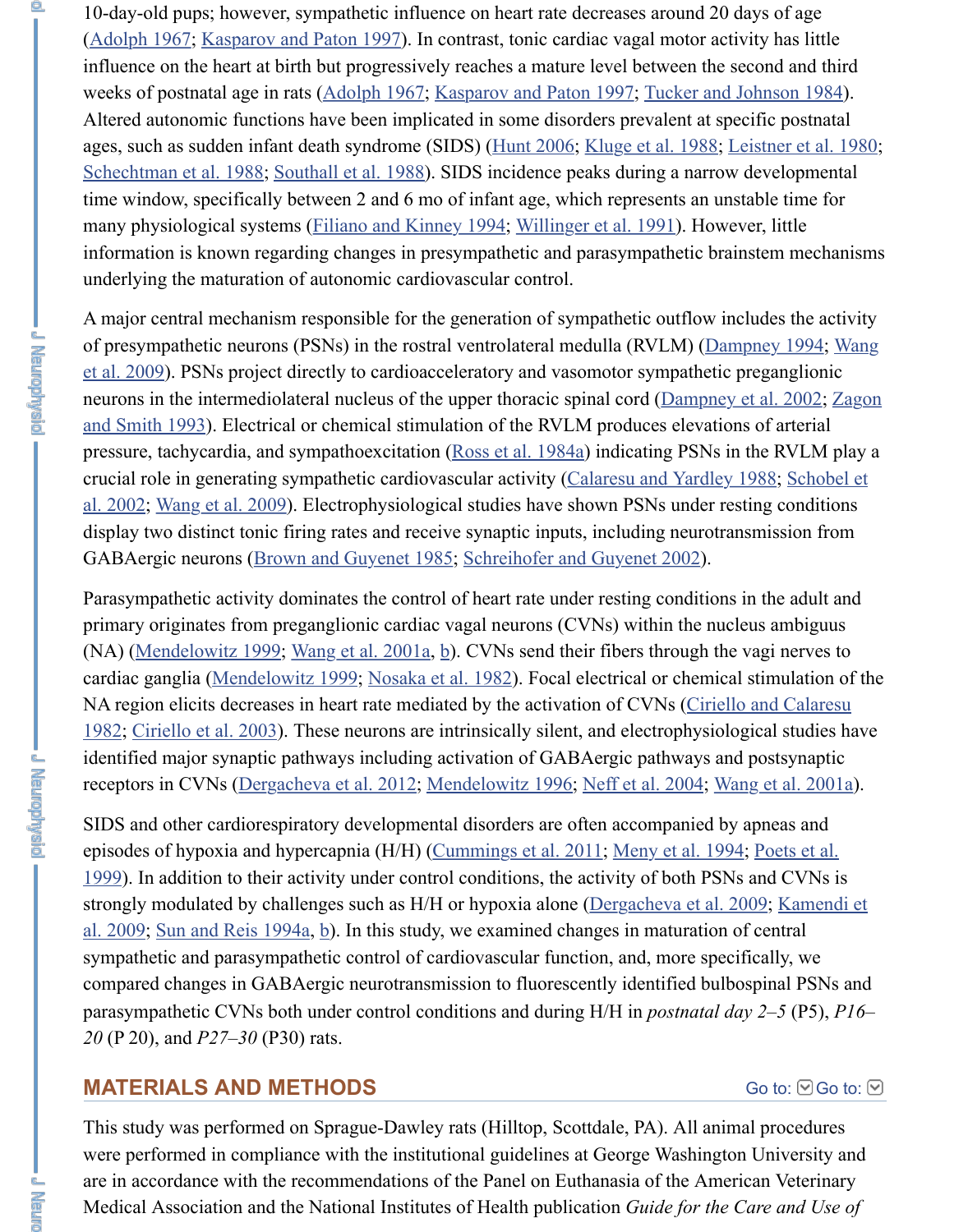

Fig. 1.

Schematic drawing of the experimental preparation. *A*: both bulbospinal presympathetic neurons (PSNs) and parasympathetic cardiac vagal neurons (CVNs) reside in the medulla oblongata. Retrograde labeling of PSNs was performed by injecting of the tracer **...**

The retrograde labeling of bulbospinal PSNs was performed as described previously 2012; Hayar and [Guyene](https://www.ncbi.nlm.nih.gov/pmc/articles/PMC3742984/figure/F1/)t 1999; Li et al. 1995; Li and Guyenet 1996). Rat pups (*postalant*) [were anesthetize](https://www.ncbi.nlm.nih.gov/pmc/articles/PMC3742984/figure/F1/)d with hypothermia. Upper thoracic spinal cord was exposed, and th cholera toxin subunit B conjugated with Alexa Fluor  $555$  (1%, Invitrogen, Carisban, bilaterally into T2-T4 spinal segments  $(1-2$  deposits per side, total volume, 50 nl). When sites were not restricted to the intermediolateral cell column because of the small size (Hayar and Guyenet 1999), RVLM neurons that were retrogradely labeled from the thoracic spinal cordinal corrections of Hayar and Guyenet 1999), RVLM neurons that were retrogradely labeled from the thoracic spinal cordinal have been shown to selectively innervate the intermediolateral cell column with no p thoracic dorsal or ventral horns (Ross et al. 1984b). Neurons retrogradely labeled from cord have been found in the ventrolateral, ventromedial, and dorsomedial medulla ( $L$ However, only labeled PSNs within the triangular region bounded by the apex of the the NA (immediately caudal to the facial nucleus), the ventral border of the spinal trig the lateral border of the pyramidal tract, which corresponds to the location of the RV. 1998; Moon et al. 2002), were used for experiments in this study (see  $Fig. 1$ ).

On the day of experiment, P5 pups were anesthetized with isoflurane and killed by rapid cervical cervical cervical cervical cervical cervical cervical cervical cervical cervical cervical cervical cervical cervical cervical dislocation. Under a dissection microscope, the brain was removed, and a single slice [\(300-µm thickness\) was ob](https://www.ncbi.nlm.nih.gov/pmc/articles/PMC3742984/#B21)tained using a vibratome in cold (4 $\degree$ C) buffer (140 mM Na mM CaCl<sub>2</sub>, 5 mM glucose, and 10 mM HEPES) continually gassed with 100%  $O_2$ .

To obtain viable brain slices from older P20 and P30 animals, the methodology by Yo (Ye et al. 2006) was adopted. Following this approach, glycerol-based artificial cerebr (aCSF) was used for cardiac perfusion and brainstem sectioning. Glycerol-based aCS mM): 252 glycerol, 1.6 KCl, 1.2 NaH2PO4, 1.2 MgCl, 2.4 CaCl2, 26 NaHCO3, and day of experiment, the older animals were anesthetized with isoflurane, and glycerolwas perfused transcardially before death. The brain was removed and embedded in 2 agarose and mounted for coronal brainstem sectioning on a VF300 compresstone (Pr Instruments, San Jose, CA). A single slice of the medulla  $(300 \text{-} \mu \text{m}$  thickness) was ob

**Leurahaidh**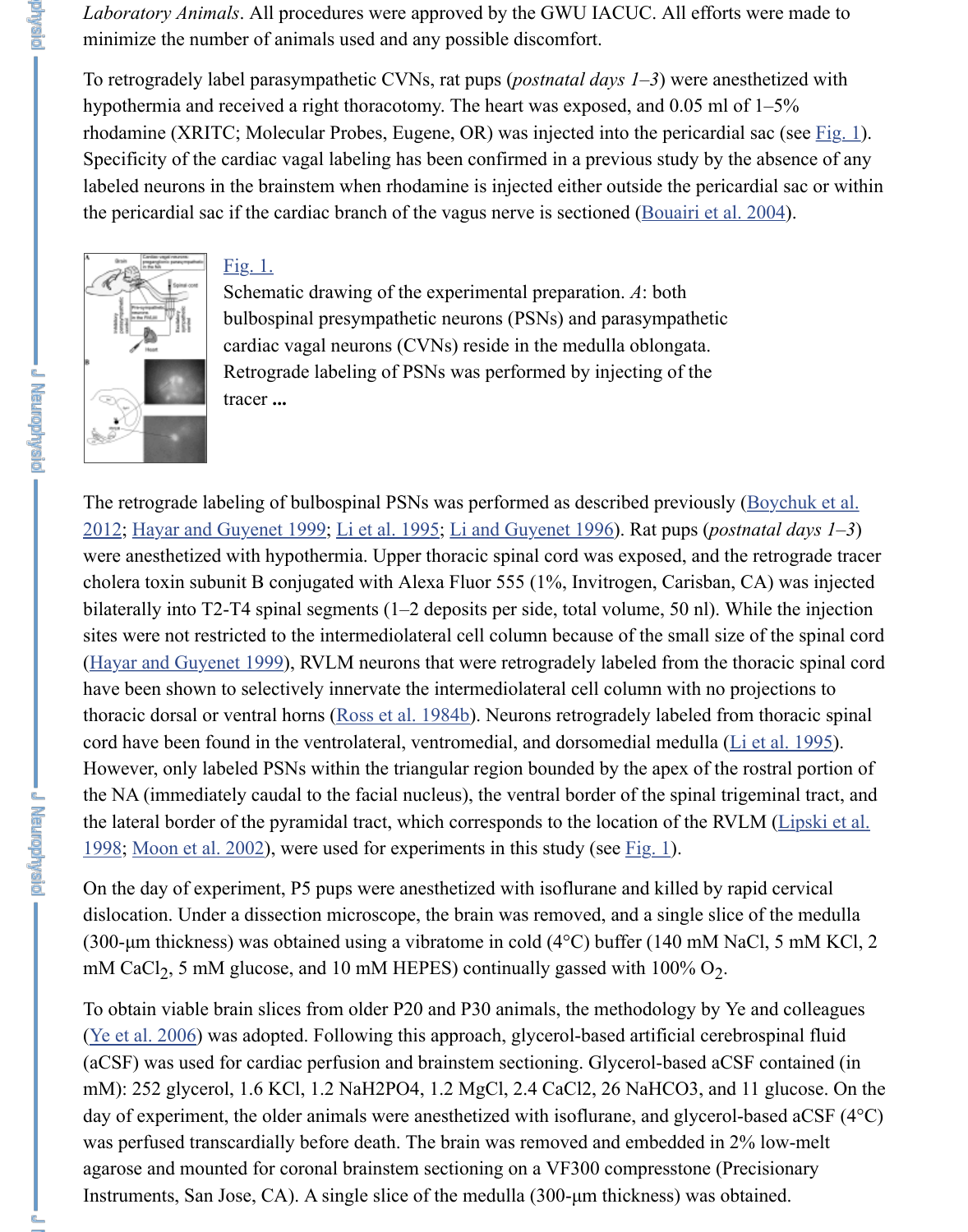Individual CVNs in the NA, or, in another set of experiments, PSNs in the RVLM were identified by the presence of the appropriate fluorescent tracer ( $Fig. 1$ ). These identified neurons we with differential interference contrast optics, infrared illumination, and infrared-sensitive videos detection cameras to gain better spatial resolution. Patch pipettes  $(2.5-3.5 \text{ M}\Omega)$  were solution consisting (in mM) of 150 KCl, 2 MgCl<sub>2</sub>, 2 EGTA, 10 HEPES, and 2 Mg-A<sup>T</sup> this pipette solution, the chloride current induced by activation of GABA receptors w inward current. Voltage clamp whole cell recordings were made at a holding potentia an Axopatch 200B and pClamp 8 software (Axon Instruments, Union City, CA).

GABAergic inhibitory postsynaptic currents (IPSCs) were isolated by focal release of  $\mu$ M), D-2-amino-5-phosphonovalerate (50  $\mu$ M), and 6-cyano-7-nitroquinoxaline-2,3-diometric block glycine, *N*-methyl-D-asparate, and non-*N*-methyl-D-asparate glutamatergic rece respectively, using a pneumatic picopump pressur[e syste](https://www.ncbi.nlm.nih.gov/pmc/articles/PMC3742984/figure/F1/)m (WPI, Sarasota, FL). A dr positioned within 30 µm of the patched CVN or PSN. The maximum range of drug a determined previously to be  $100-120 \mu m$  downstream from the drug pipette and was behind the drug pipette (Wang et al. 2002). After the end of experiments, the GABA $\epsilon$ antagonist gabazine (25 µM) was bath applied to abolish GABAergic IPSCs. In all ne successfully exposed to gabazine (25  $\mu$ M) at the end of the recordings that focused on IPSCs, gabazine reduced the event frequency to  $3.4 \pm 1.2\%$  (average) of control frequency that prior focal application of glycinergic and glutamatergic blockers provided near c of non-GABAergic postsynaptic currents. All drugs used in this study were purchase Aldrich Chemical (St. Louis, MO).

Spontaneous GABAergic IPSCs were recorded for 10 min in control aCSF. Slices we H/H by changing control aCSF to an identical solution bubbled with 85%  $\mathrm{N}_2$ , 6%  $\mathrm{O}_2$ 7.1). Slices were exposed to H/H for 10 min, and then slices were reoxygenated for 2 returning the perfusate t[o the control aCSF](https://www.ncbi.nlm.nih.gov/pmc/articles/PMC3742984/#B54).

Analysis of GABAergic IPSCs was performed using MiniAnalysis (version 5.6.12; S Decatur, GA). Threshold was set at root-mean-square noise multiplied by 5. Data we the last 2 min of the control period, the first 2 min of  $H/H$ , min 4–5, and the last 2 min period as well as during the first 2 min of post-H/H, min 4–5, and 9–10 min post-H/H presented as means  $\pm$  SE. To test for differences in GABAergic IPSC amplitude and f control conditions as well as IPSC frequency percentage change from control levels on P5, P20, and P30 animals, the results were statistically compared using an ANOVA a test. To test for changes in IPSC amplitude and frequency elicited by H/H in each exp the results were statistically compared using one-way repeated measures ANOVA and hoc test. Significant difference was set at  $P < 0.05$ . Only one experiment was perform

**Le argements:**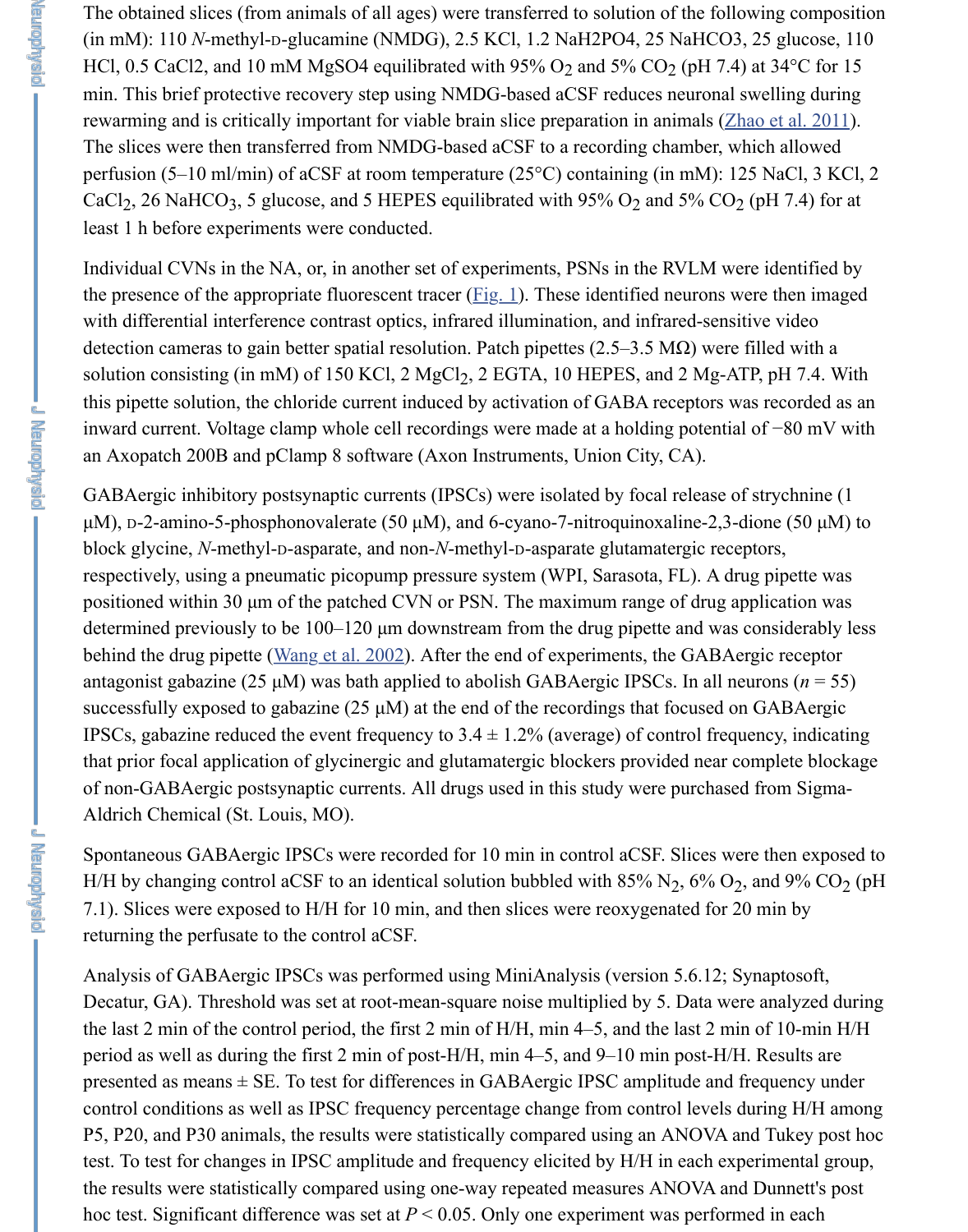

Fig. 2.

Developmental changes in GABAergic neurotransmission to PSNs and CVNs under control conditions. Examples of GABAergic inhibitory postsynaptic currents (IPSCs), isolated by focal application of strychnine  $(1 \mu M)$ , D-2-amino-5-phosphonovalerate (50 **...**

**Developmen[tal cha](https://www.ncbi.nlm.nih.gov/pmc/articles/PMC3742984/figure/F2/)nges in GABAergic neurotransmission to CVNs under control** were no statistically significant differences ( $P > 0.05$ ) in the amplitude of GABAergi parasympathetic CVNs between P5 ( $n = 16$ ), P20 ( $n = 16$ ), and P30 ( $n = 16$ ) animals conditions. Howe[ver, the](https://www.ncbi.nlm.nih.gov/pmc/articles/PMC3742984/figure/F2/) GABAergic IPSC frequency was significantly  $(P < 0.01)$  h animals ( $n = 16$ ) than those in P5 pups ( $n = 16$ ,  $\underline{Fig. 2}$ ). No significant differences (P [GABAergic IPS](https://www.ncbi.nlm.nih.gov/pmc/articles/PMC3742984/figure/F2/)C frequency were detected between either P5 ( $n = 16$ ) and P30 ( $n = 16$ ) P20 ( $n = 16$ ) and P30 ( $n = 16$ ) animals ( $\underline{Fig. 2}$ ).

Developmental changes in GABAergic neurotransmission to PSNs during H/H. H/  $O_2$ , and 9%  $CO_2$ , pH 7.1) elicited a reversible decrease in the IPSC frequency in PSN  $(P < 0.05$ , at min 9–10 of H/H,  $n = 15$ , see <u>Fig. 3</u>). In contrast, in P20 animals H/H di significant alteration in the frequency of IPSCs ( $P > 0.05$ ,  $n = 15$ ,  $Fig. 3$ ). Similar to P animals H/H elicited a significant decrease the IPSC frequency ( $P < 0.05$ , at min 9–1 see  $Fig. 3$ ). The recovery to the control frequency occurred at min 4–5 post-H/H ( $Fig. 3$ ). amplitude of the GABAergic IPSCs in PSNs w[as not](https://www.ncbi.nlm.nih.gov/pmc/articles/PMC3742984/figure/F2/) significantly altered by H/H in animals  $(Fig. 3)$ .



### Fig. 3.

Developmental changes in GABAergic neurotransmission to PSNs during H/H. No significant changes in the GABAergic IPSC amplitude in bulbospinal [PSNs](https://www.ncbi.nlm.nih.gov/pmc/articles/PMC3742984/figure/F3/) occur during hypoxia and hypercapnia (H/H) (85%  $N_2$ , 6%  $O_2$ , and 9%  $CO_2$ [; pH](https://www.ncbi.nlm.nih.gov/pmc/articles/PMC3742984/figure/F3/) 7.1) in P5  $(n = 15)$ , P20  $(n = ...$ 

De[velopm](https://www.ncbi.nlm.nih.gov/pmc/articles/PMC3742984/figure/F3/)ental changes in GABAergic neurotransmission to CVNs during H/H. In elicited a [bipha](https://www.ncbi.nlm.nih.gov/pmc/articles/PMC3742984/figure/F3/)sic alteration in GABAergic IPSCs in parasympathetic CVNs, compo increase ( $P < 0.05$ , at min 1–2 of H/H,  $n = 16$ ) followed by a decrease ( $P < 0.001$ , at  $n = 16$ ) in the GA[BAergi](https://www.ncbi.nlm.nih.gov/pmc/articles/PMC3742984/figure/F3/)c IPSC frequency. The recovery to the control frequency ocpost-H/H ( $Fig. 4$ ). In P20 animals, a biphasic response to H/H was replaced by a gradual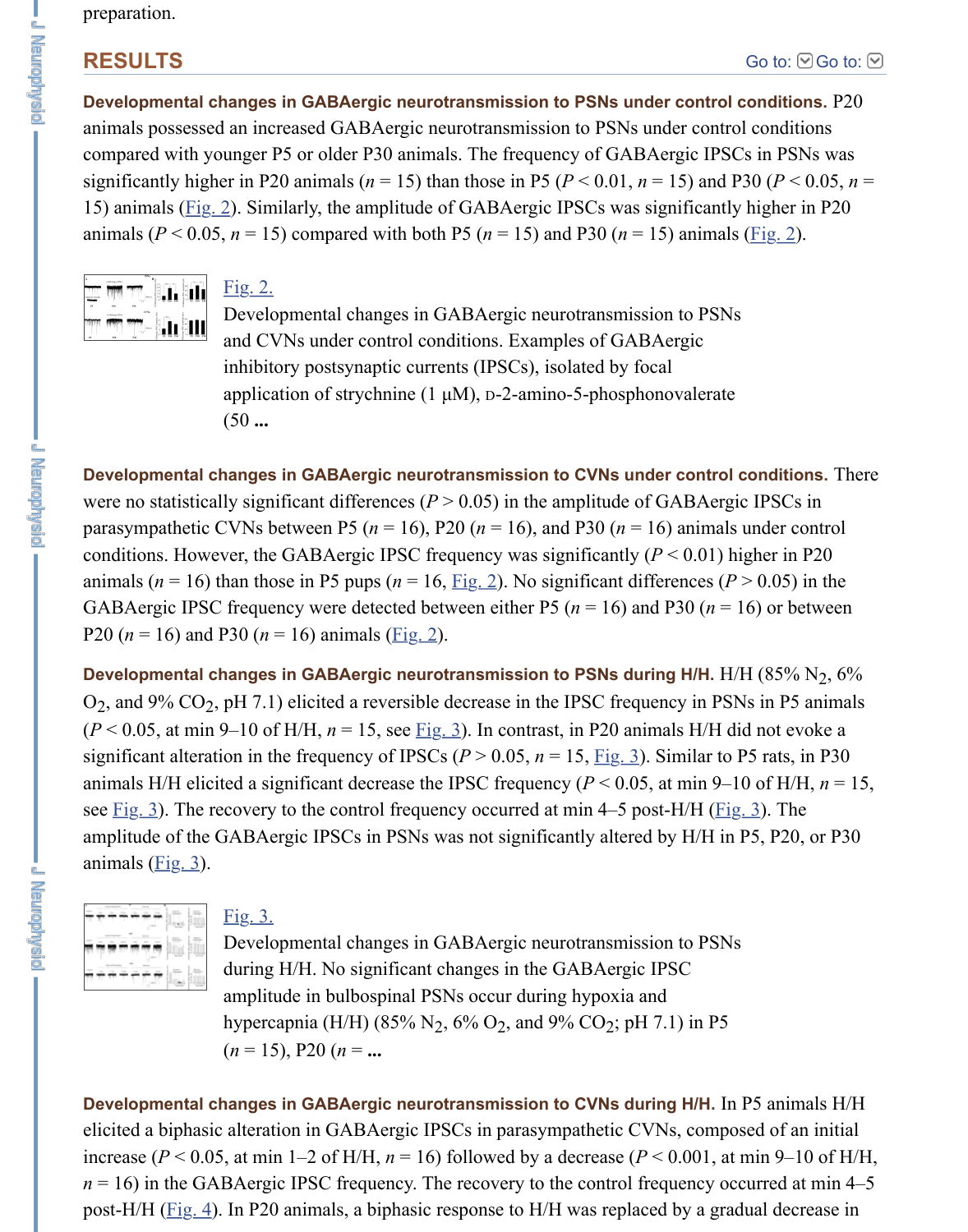P5 animals ( $52 \pm 5\%$ ,  $n = 16$ ) and not significantly different ( $P > 0.05$ ) from P20 animals 16). The recovery of the control frequency of IPSCs occurred at min 4–5 post-H/H  $(I$ not alter the amplitude of the GABAergic IPSCs in P5 or P30 animals. In contrast, the was significantly and reversibly diminished ( $P < 0.05$ , at min 9–10 of H/H,  $n = 16$ ) in  $Fig. 4$ ).



#### Fig. 4.

Developmental changes in GABAergic neurotransmission to CVNs during H/H. A biphasic response to H/H, comprising an initial facilitation following by inhibition of GABAergic IPSC frequency in CVNs, was detected in P5 ( $n = 16$ ) and P30 ( $n = 16$ ) animals. **...**

### **DISCUSSION**

[The m](https://www.ncbi.nlm.nih.gov/pmc/articles/PMC3742984/figure/F4/)ajor findings from this study include the following. *1*) There is a significant en GABAergic neurotransmission to both CVNs and PSNs at postnatal age P20 compar [P5 and P30, with](https://www.ncbi.nlm.nih.gov/pmc/articles/PMC3742984/figure/F4/) [more p](https://www.ncbi.nlm.nih.gov/pmc/articles/PMC3742984/figure/F4/)ronounced enhancement in PSNs than in CVNs. 2) This enh neurotransmission to PSNs is not altered by H/H in P20 animals; however, GABAergic neurotransmission to PSNs is inhibited by H/H in P5 and P30 animals. 3) Although H GABAergic neurotransmission to CVNs at all ages studied (P5, P20, and P30), the m inhibition occurs in P20 animals. In addition, a transient increase in GABAergic IPS CVNs occurs in P5 and P30 animals but is absent in P20 animals.

Thus, the results from this study indicate that maturation of the brainstem cardiovasc[ular sympathetic](https://www.ncbi.nlm.nih.gov/pmc/articles/PMC3742984/#)s. and parasympathetic control systems includes an important transition stage, particularly rats, when significant and transient changes occur in the spontaneous synaptic activit responses to H/H in both bulbospinal PSN and parasympathetic CVNs. Similarly, our published data indicate that orexinergic presynaptic inhibitory modulation of GABA neurotransmission to parasympathetic CVNs in the NA first occurs at age P20 in rats  $2012$ ). Both CVNs and PSNs play a key role in central regulation of cardiovascular f CVNs in the NA generate the parasympathetic control of heart rate (Mendelowitz 199  $2001a$ , b), PSNs in the RVLM are responsible for the generation of sympathetic outflow and blood vessels (Dampney 1994; Wang et al. 2009). Developmental changes in act neurons would result in developmental changes in cardiovascular regulation and fund accordance with our in vitro study results, the data from in vivo studies indicate there postnatal age, between the second and third weeks in rats, for developmental changes

**Learning State**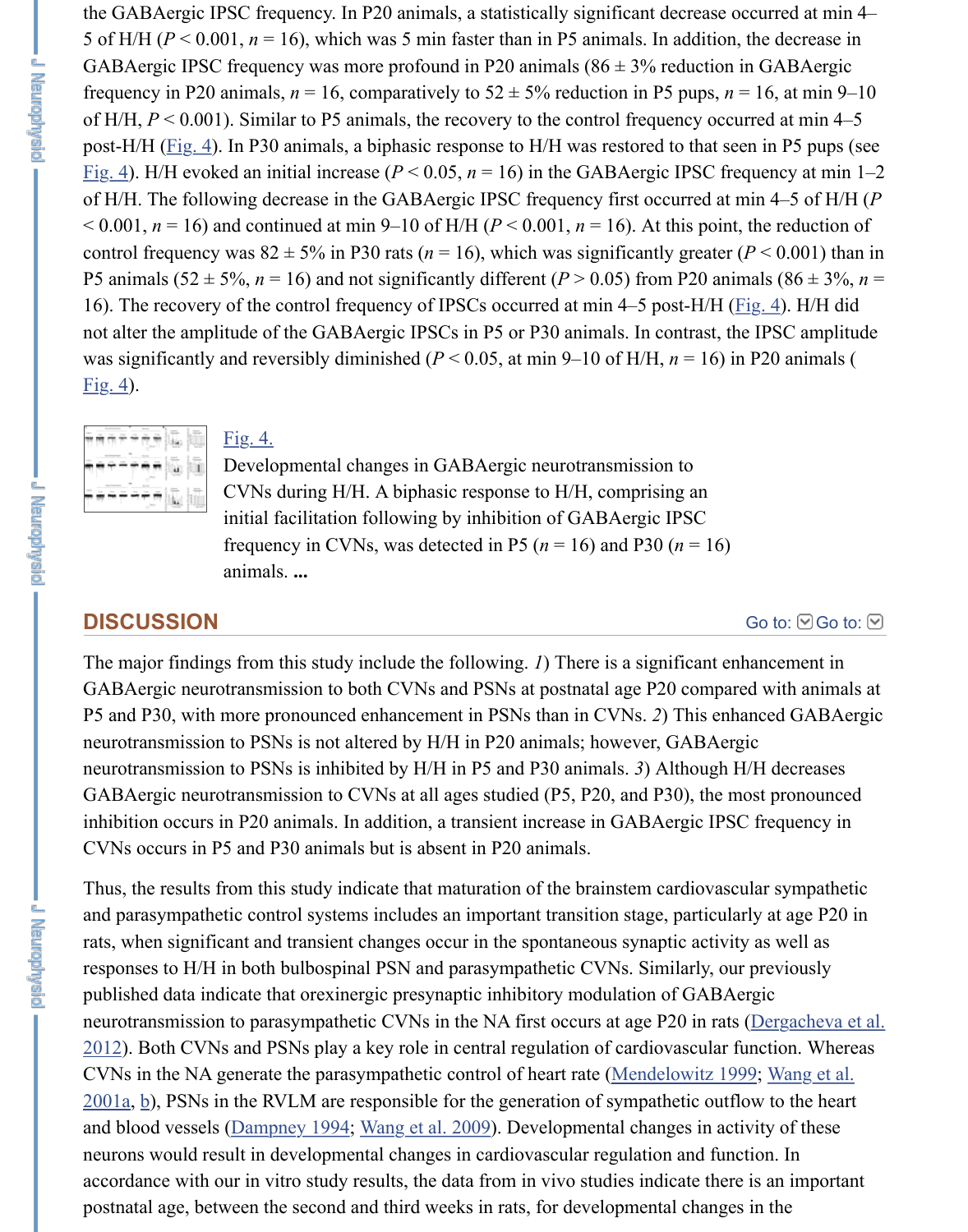strongly modulated by H/H or hypoxia alone (Boychuk et al. 2012; Dergacheva et al. al. 2009; Sun and Reis 1994a, b). A recent study conducted on P5-P8 rats has demon reduces the frequency of both glycinergic and GABAergic IPSCs in bulbospinal PSN (Boychuk et al.  $2012$ ). Consistent with this previous report, the results from this stud [evokes an inhibition of the](https://www.ncbi.nlm.nih.gov/pmc/articles/PMC3742984/#B26) frequency of GABAergic IPSCs in PSNs in P5 and P30 and GABAergic neurotransmission to PSNs is enhanced under control conditions and not altered by H/H in P20 animals. GABAergic neurotransmission and receptors have be an important role in determining PSN activity. Activation of GABAergic receptors of RVLM increases an inwardly rectifying  $K^+$  conductance, hyperpolarizes PSNs, and r intrinsic firing frequency of PSNs ( $Li$  and Guyenet 1996; Lin et al. 1998). These mechanisms of PSNs ( $Li$  and Guyenet 1996; Lin et al. 1998). inhibition of PSN activity likely contribute to [the regulation of the](https://www.ncbi.nlm.nih.gov/pmc/articles/PMC3742984/#B4) basic sympathetic the RVLM (Li and Guyenet 1996). As shown by results from in vivo studies, acute h arterial pressure and activity in sympathetic nerves (Sun and Reis 1994a). In addition i[ncreases the firing ac](https://www.ncbi.nlm.nih.gov/pmc/articles/PMC3742984/#B4)tivity of bulbospinal PSNs in the RVLM with peripheral chemore denervated suggesting that PSNs can be directly stimulated by hypoxia (Sun and Rei hypothesis has been supported by the results from a recent in vitro study indicating that the firing activity of a subpopulation of slow-firing PSNs, and this facilitation is dependent on the facilitation depression of GABAergic and glycinergic neurotransmission to PSNs (Boychuk et al. data from previous studies and results from this study, taken together, suggest that the GABAergic neurotransmission to [PSNs by H/H likely co](https://www.ncbi.nlm.nih.gov/pmc/articles/PMC3742984/#B31)[ntributes to faci](https://www.ncbi.nlm.nih.gov/pmc/articles/PMC3742984/#B32)litation of fi PSNs and activation of sympathoexcitatory cardiovascular responses to H/H in P5 and However, e[nhanced GABAergic n](https://www.ncbi.nlm.nih.gov/pmc/articles/PMC3742984/#B31)eurotransmission to PSNs under normal conditions changes during H/H in P20 animals may result in i[mpaired sympathetica](https://www.ncbi.nlm.nih.gov/pmc/articles/PMC3742984/#B48)lly mediated responses to H/H in P20 animals. A blunted change in heart rate at least during hypoxishown in similarly aged rodents (Boychuk and Hayward 2010).

**Lexicondusie** 

**J Maydrawal** 

The results from previous studies suggest that the activities of both bulbospinal PSNs and CVNs are

Unlike in bulbospinal PSNs, H/H evokes the most pronounced inhibition of GABAergic neurotransmission to CVNs in P20 animals. Parasympathetic CVNs in the NA are interiorand inhibitory synaptic inputs, including GABAergic and glycinergic, [play a substantial role](https://www.ncbi.nlm.nih.gov/pmc/articles/PMC3742984/#B4) in determining CVN activity (Mendelowitz 1996; Neff et al. 2004; Wang et al. 2001a). GABAergic and glycinergic synaptic inputs inhibit CVNs both directly and by remov of  $K^+$  current (Mendelowitz 1996). Prolonged hypoxia evokes an increase in heart rate parasympathetically mediated bradycardia (Deshpande et al. 1999; Neff et al. 2004; Taylor and Butler and Butler  $1982$ ). This biphasic heart rate response to hypoxia has been suggested to be mediate changes in inhibitory neurotransmission to CVNs in the NA (Neff et al. 2004). Indeed an excitation following by inhibit[ion of GABAergic and glycin](https://www.ncbi.nlm.nih.gov/pmc/articles/PMC3742984/#B3)ergic IPSC frequency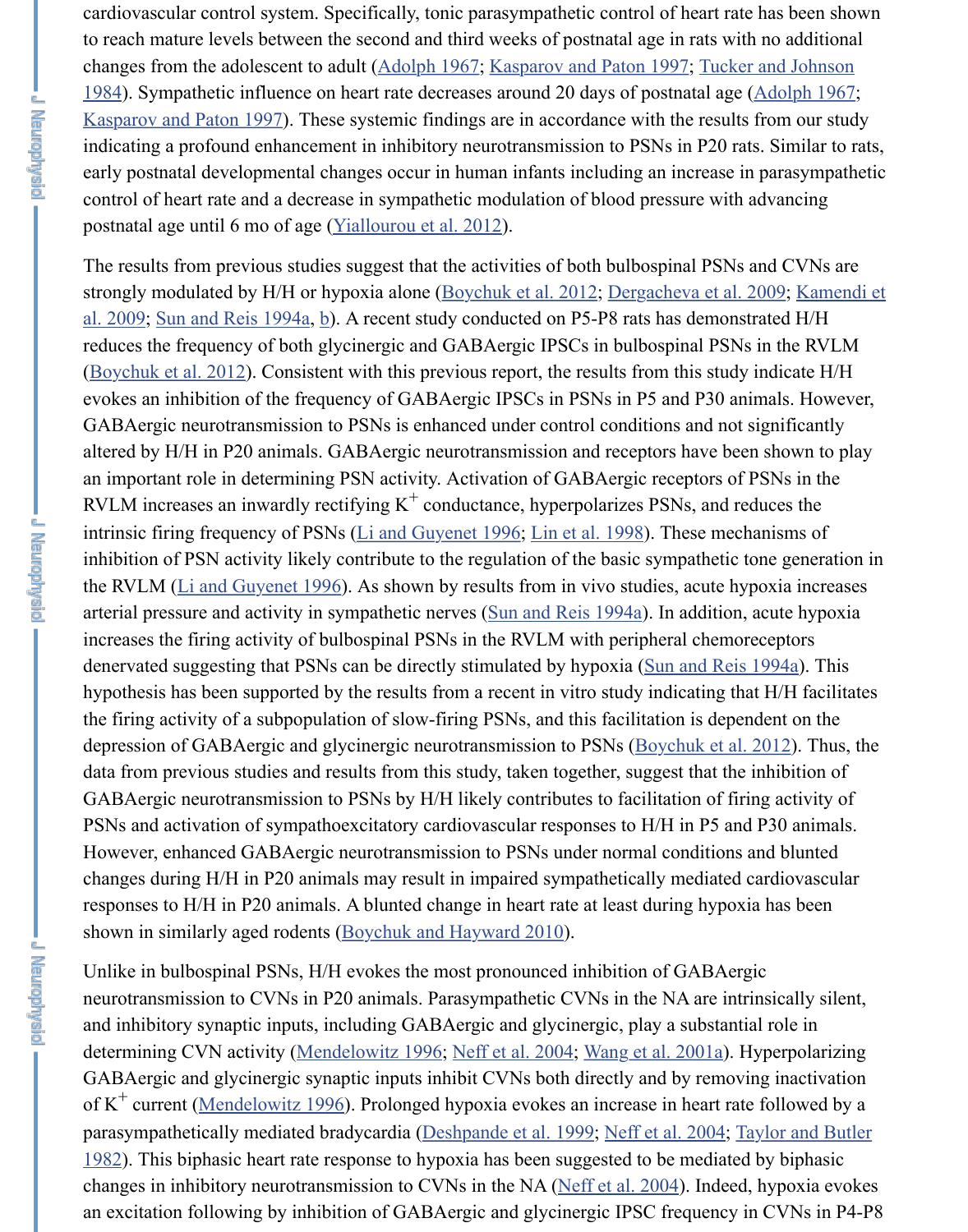depr[ession of GABA](https://www.ncbi.nlm.nih.gov/pmc/articles/PMC3742984/#B39) ergic neurotransmission to  $CVNs$  would evoke a disinhibition of and subsequent activation of parasympathetic influences to the heart, which would re bradycardia. Since the most robust decrease in GABAergic IPSCs occurs in P20 anim predict H/H would evoke the most profound bradycardia in P20 animals (compared v animals).

The age P20 in rats is roughly equivalent to human infancy when the highest inciden (Darnall et al.  $2010$ ). Interestingly,  $90\%$  of the sudden infant deaths occur before 6 m 75% of these deaths between 2 and 4 mo of age (Cummings et al. 2011; Mathews and 2008). Although human developmental age between 2 and 6 mo has been characterized time for many physiological systems (Filiano and Kinney 1994; Willinger et al. 1991) developmental neurophysiological mechanisms underlying this unique period of vuln unknown (Hunt and Brouillette 1987). The results from this study elucidate important changes in the sympathetic and parasympathetic central mechanisms of cardiovascular regulation and regulation and  $n$ provide a possible explanation for the unique period of vulnerability associated with increased risk of SIDS. Infants that succumb to SIDS typically experience a progress and hypotension during the lethal event (Fewell and Smith 1998; Harper 2000; Hunt [1987; Ledwidge et a](https://www.ncbi.nlm.nih.gov/pmc/articles/PMC3742984/#B12)l. 1998; Meny et al. 1994), suggesting that sympathoinhibition and parasympathetic activity to the heart could be lik[ely mechanisms of SID](https://www.ncbi.nlm.nih.gov/pmc/articles/PMC3742984/#B9)S (Harper 20 hypoxia has been suggested to play an important role in SIDS (Cummings et al. 2011). postnatal risk factors for SIDS includ[e exposure to noxious stim](https://www.ncbi.nlm.nih.gov/pmc/articles/PMC3742984/#B19)[uli such as rebreathin](https://www.ncbi.nlm.nih.gov/pmc/articles/PMC3742984/#B56)g may result in H/H (Farrell et al. 2002). As discussed earlier, the specific postnatal age characteri[zed by a transient increase o](https://www.ncbi.nlm.nih.gov/pmc/articles/PMC3742984/#B23)f inhibitory GABAergic neurotransmission to I control conditions and during H/H and diminished GABAergic neurotransmission to H/H, which would result in sympathoinhibition and parasympathetic overactivity in a and these results would predict altered cardiovascular responses to H/H including severe [and/or life-threatening hypotension that w](https://www.ncbi.nlm.nih.gov/pmc/articles/PMC3742984/#B23)[ould be exaggerated a](https://www.ncbi.nlm.nih.gov/pmc/articles/PMC3742984/#B17)[t P](https://www.ncbi.nlm.nih.gov/pmc/articles/PMC3742984/#B23)[20 compar](https://www.ncbi.nlm.nih.gov/pmc/articles/PMC3742984/#B20)ed with anima[ls.](https://www.ncbi.nlm.nih.gov/pmc/articles/PMC3742984/#B28)

These results support the hypothesis that neurophysiological mechanisms responsible an age-dependent reorganization of sympatho-parasympathetic influences to the hear as a result, altered cardiovascular responses to physiological challenges such as H/H. hypothesis, the res[ults from other anim](https://www.ncbi.nlm.nih.gov/pmc/articles/PMC3742984/#B16)al studies suggest that the cardiorespiratory re hypoxia strongly depend on the postnatal age of animals. For example, postnatal age ability of rats to autoresuscitate from apnea (*Fewell et al. 2000*). In particular, increas age, up to 20 days of postnatal age, decreases the time to last gasp and the number of autoresuscitations following repeated hypoxic exposures (Fewell et al. 2000). In addition, results following repeated hypoxic exposures (Fewell et al. 2000).

**- Alexandry Service**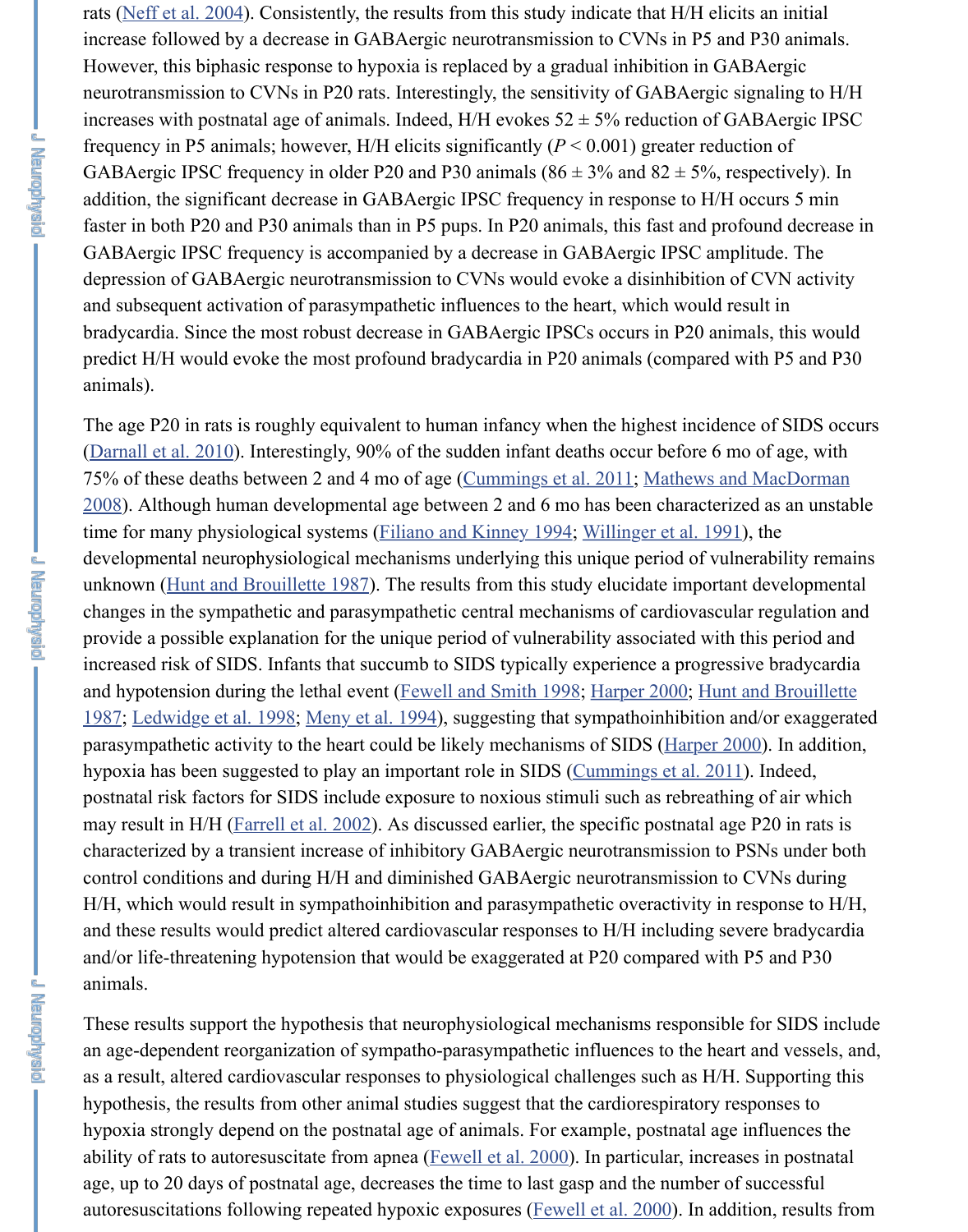P20 developmental period. The results from this study not only yield insight into normal devel[opmental processes of au](https://www.ncbi.nlm.nih.gov/pmc/articles/PMC3742984/#B24)tonomic brainstem cardiovascular control system but a an understanding of the pathophysiological mechanisms of disorders that likely occur of development, and could increase the risk of adverse cardiovascular events at this c development and increase the incidence of diseases such as SIDS.

# **GRANTS**

This work was supported by National Heart, Lung, and Blood Institute Grants HL-59 and HL-72006 (to D. Mendelowitz).

# **DISCLOSURES**

No conflicts of interest, financial or otherwise, are declared by the author(s).

## **AUTHOR CONTRIBUTIONS**

O.D. conception and design of research; O.D. and C.R.B. performed experiments; O. analyzed data; O.D. interpreted results of experiments; O.D. prepared figures; O.D. d O.D. and D.M. edited and revised manuscript; D.M. approved final version of manus

## **ACKNOWLEDGMENTS**

Present address of C. R. Boychuk: Dept. of Physiology, University of Kentucky, MS-Medical Center, 800 Rose St., Lexington, KY 40536-0298.

# **REFERENCES**

Adolph EF. Ranges of heart rates and their regulations at various ages (rat). Am J Physiol 602, 1967 [PubMed]

Bouairi E, Neff R, Evans C, Gold A, Andresen MC, Mendelowitz D. Respiratory sin freely moving and anesthetized Rats. J Appl Physiol 97: 1431–1436, 2004 [PubMed]

- Boychuk CR, Hayward LF. Prenatal nicotine exposure alters postnatal cardiorespirate in young male but not female rats. Exp Neurol 232: 212-221, 2010 [PMC free article]
- Boychuk CR, Woerman AL, Mendelowitz D. Modulation of bulbospinal rostral vent medulla neurons by hypoxia/hypercapnia but not medullary respiratory activity. I 60: 1491–1497, 2012 [PMC free article] [PubMed]

Brown DL, Guyenet PG. Electrophysiological study of cardiovascular neurons in the ventrolateral medulla in rats. Circ Res 56: 359–369, 1985 [PubMed]

Calaresu FR, [Yardley C](https://www.ncbi.nlm.nih.gov/pubmed/6020532)P. Medullary basal sympathetic tone. Annu Rev Physiol 50: 5

**J Maydrawal**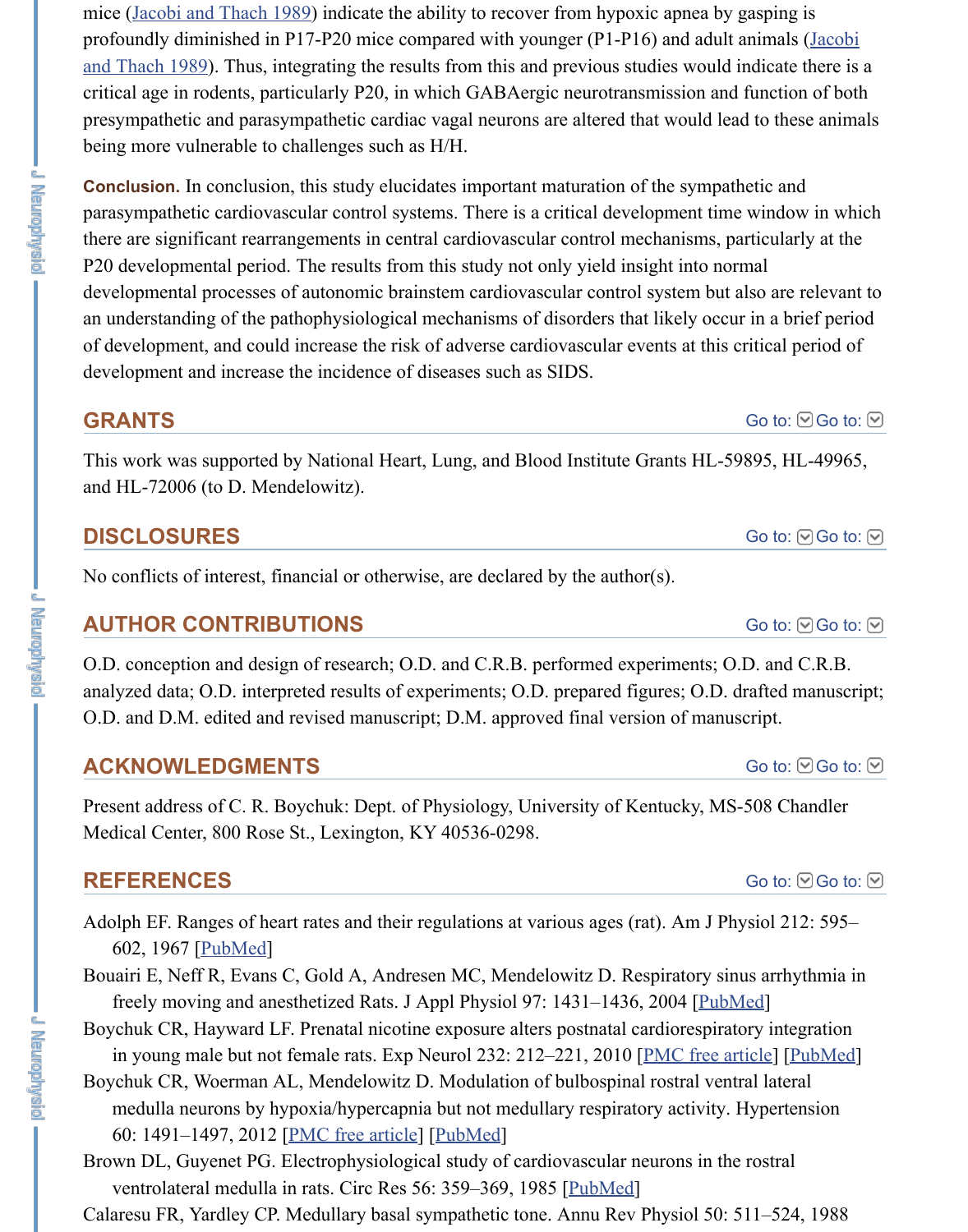Da[mpney RA](https://www.ncbi.nlm.nih.gov/pubmed/3288103), Coleman MJ, Fontes MA, Hirooka Y, Horiuchi J, Li YW, Polson JW, Tagawa T. Central mechanisms underlying short- and long-term regulation of the system. Clin Exp Pharmacol Physiol [29: 2](https://www.ncbi.nlm.nih.gov/pubmed/6173408)61–268, 2002 [PubMed]

**The Property** 

**LENGIQUESE** 

J **Newphysic** 

- Darnall RA, McWilliams S, Schneider RW, Tobia CM. Reversible blunting of arousa response to intermittent hypoxia in the developing r[at. J Appl](https://www.ncbi.nlm.nih.gov/pubmed/14575880) Physiol 109: 1686– [PMC free article] [PubMed]
- Dergacheva O, Bateman R, Byrne P, Mendelowitz D. Orexinergic modulation of GA neurotransmission to cardiac vagal neurons in the brain ste[m nucleus ambigu](https://www.ncbi.nlm.nih.gov/pmc/articles/PMC3174796/)us c development. Neuroscience 209: 12–20, 2012 [PMC free article] [PubMed]
- Dergacheva O, Kamendi H, Wang X[, Pinol R](https://www.ncbi.nlm.nih.gov/pubmed/8171117)A, Frank J, Gorini C, Jameson H, Love Mendelowitz D. 5-HT2 receptors modulate excitatory neurotransmission to cardi neurons within the nucleus ambiguus evoked during and after hypoxia. Neuroscience 164: 1191–164: 1191–1012–101 1198, 2009 [PMC free article] [PubMed]
- Deshpande P, Khurana A, Hansen P, Wilkins D, Thach BT. F[ailure of](https://www.ncbi.nlm.nih.gov/pubmed/11985533) autoresuscitation mice: significance of cardiac glycogen and heart rate regulation. J Appl Physiol 8 [1999 \[PubMed\]](https://www.ncbi.nlm.nih.gov/pmc/articles/PMC3006406/)
- Farrell PA, Weiner GM[, Lemons](https://www.ncbi.nlm.nih.gov/pubmed/20930126) JA. SIDS, ALTE, apnea, and the use of home monit 23: 3–9, 2002 [PubMed]
- Fewell JE, Smith FG. Perinatal nicotine exposure i[mpairs ability of](https://www.ncbi.nlm.nih.gov/pmc/articles/PMC3352601/) n[ewborn ra](https://www.ncbi.nlm.nih.gov/pubmed/22390944)ts to a from apnea during hypoxia. J Appl Physiol 85: 2066–2074, 1998 [PubMed]
- Fewell JE, Smith FG, Ng VK, Wong VH, Wang Y. Postnatal age influences the abilit autoresuscitate from hypoxic-induced apnea. Am J Physiol Regul Integr Comp P. R39–R46, 2[000 \[PubMed\]](https://www.ncbi.nlm.nih.gov/pmc/articles/PMC2783201/)
- Filiano JJ, Kinney HC. A perspecti[ve on neu](https://www.ncbi.nlm.nih.gov/pubmed/19772899)ropathologic findings in victims of the s death syndrome: the triple-risk model. Biol Neonate 65: 194-197, 1994 [PubMed]
- Harper R[M. Sudde](https://www.ncbi.nlm.nih.gov/pubmed/10409576)n infant death syndrome: a failure of compensatory cerebellar med Pediatr Res 48: 140–142, 2000 [PubMed]
- Hayar A, Guyenet [PG. Alph](https://www.ncbi.nlm.nih.gov/pubmed/11773587)a2-adrenoceptor-mediated presynaptic inhibition in bulb of rostral ventrolateral medulla. Am J Physiol Heart Circ Physiol 277: H1069-H1 [PubMed]
- Hunt CE. Ontogeny of autonomic regulation in late preterm infants bo[rn at 34–](https://www.ncbi.nlm.nih.gov/pubmed/9843527)37 we postmenstrual age. Semin Perinatol 30: 73–76, 2006 [PubMed]
- Hunt CE, Brouillette [RT. Sudd](https://www.ncbi.nlm.nih.gov/pubmed/10896862)en infant death syndrome: 1987 perspective. J Pediatr 1987 [PubMed]
- Jacobi MS, Thach BT. Effect of maturation on spontaneous recovery from h[ypoxic ap](https://www.ncbi.nlm.nih.gov/pubmed/8038282)proximately gasping. J Appl Physiol 66: 2384–2390, 1989 [PubMed]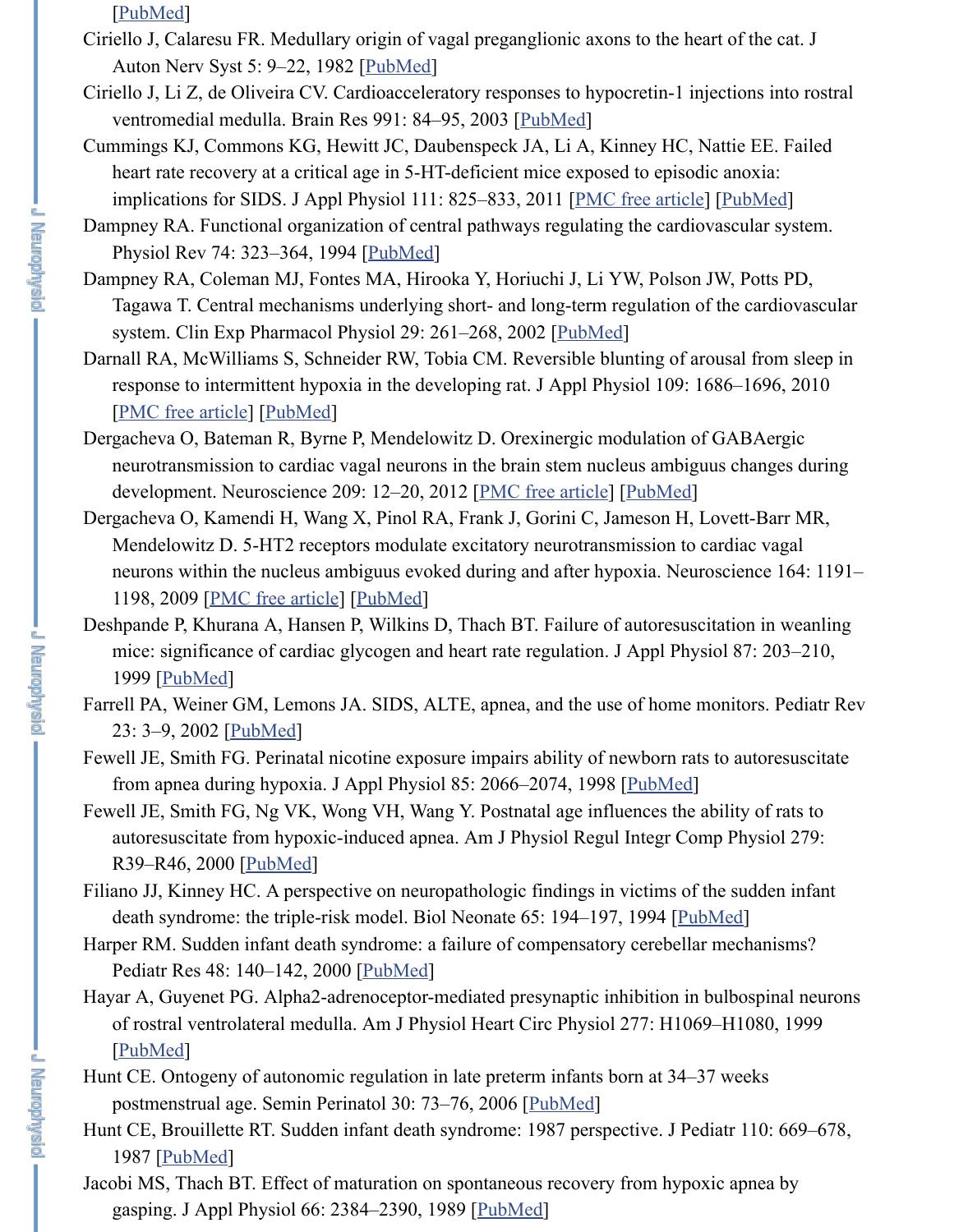- 481–483, 1998 <u>[PMC free article</u>] [<u>PubMed</u>]
- Leistner HL, Haddad GG, Epstein RA, Lai TL, Epstein MA, Mellins RB. Heart rate and variability during sleep in aborted sudden infant death syndrome. J Pediatr 97: 51 [PubMed]

**England** 

**J Newphysic** 

**J Neurophysic** 

- Li YW, Bayliss [DA, Guyenet PG](https://www.ncbi.nlm.nih.gov/pmc/articles/PMC3815238/). [C1 neuron](https://www.ncbi.nlm.nih.gov/pubmed/19091927)s of neonatal rats: intrinsic beating properties 2-adrenergic receptors. Am J Physi[ol Regul I](https://www.ncbi.nlm.nih.gov/pubmed/9211810)ntegr Comp Physiol 269: R1356–R1 [PubMed]
- Li YW, Guyenet PG. Activation of GABAB receptors increases a potassium conduct bulbospinal neurons of the C1 area. Am J Physiol Regul Integr Co[mp Phys](https://www.ncbi.nlm.nih.gov/pubmed/3205622)iol 27 R1310, 1996 [PubMed]
- Lin HH, Wu SY, La[i CC, Dun NJ. GA](https://www.ncbi.nlm.nih.gov/pmc/articles/PMC1717554/)[BA- and g](https://www.ncbi.nlm.nih.gov/pubmed/9659101)lycine-mediated inhibitory postsyna in neonatal rat rostral ventrolateral medulla neurons in vitro. Neuroscience 82: 42 [PubMed]
- Lips[ki J, Kaw](https://www.ncbi.nlm.nih.gov/pubmed/7381648)ai Y, Qi J, Comer A, Win J. Whole cell patch-clamp study of putative v neurons isolated from the rostral ventrolateral medulla. Am J Physiol Regul Integration 274: R1099–R1110, 1998 [PubMed]
- Mat[hews TJ,](https://www.ncbi.nlm.nih.gov/pubmed/8594938) MacDorman MF. Infant mortality statistics from the 2005 period linked death data set. Natl Vital Stat Rep 57: 1–32, 2008 [PubMed]
- Mendelowitz D. Advances in parasympathetic control of heart rate and cardiac function. Physiol Sci 1[4: 155–16](https://www.ncbi.nlm.nih.gov/pubmed/8945968)1, 1999 [PubMed]
- Mendelowitz D. Firing properties of identified parasympathetic cardiac neurons in nu ambiguus. Am J Physiol Heart Circ Physiol 271: H2609–H2614, 1996 [PubMed]
- Me[ny RG, Ca](https://www.ncbi.nlm.nih.gov/pubmed/9466452)rroll JL, Carbone MT, Kelly DH. Cardiorespiratory recordings from infants of suddenly and unexpectedly at home. Pediatrics 93: 44-49, 1994 [PubMed]
- Moon EA, Goodchild AK, Pilowsky PM. Lateralisation of projections from the rostral medulla to sympathetic pre[ganglion](https://www.ncbi.nlm.nih.gov/pubmed/9575975)ic neurons in the rat. Brain Res 929: 181-190 [PubMed]
- Neff RA, Simmens SJ, Evans C, Mendelowitz D. Pren[atal nicot](https://www.ncbi.nlm.nih.gov/pubmed/18972721)ine exposure alters central cardiorespiratory responses to hypoxia in rats: implications for sudden infant dea Neurosci 24: 9261–9268, 2004 [\[PubMed](https://www.ncbi.nlm.nih.gov/pubmed/11390842)]
- Nosaka S, Yasunaga K, Tamai S. Vagal cardiac preganglionic neurons: distribution, c reflex discharges. Am J Physiol Regul Integr Comp Physiol 243: R92–[R98, 1982](https://www.ncbi.nlm.nih.gov/pubmed/8997322)
- Poets CF, Meny RG, Chobanian MR, Bonofiglo RE. Gasping and other cardiorespirations. during sudden infant deaths. Pediatr Res 45: 350–354, 1999 [Pub[Med\]](https://www.ncbi.nlm.nih.gov/pubmed/8265322)
- Ross CA, Ruggiero DA, Joh TH, Park DH, Reis DJ. Rostral ventrolateral medulla: se projections to the thoracic autonomic cell column from the region containing C1